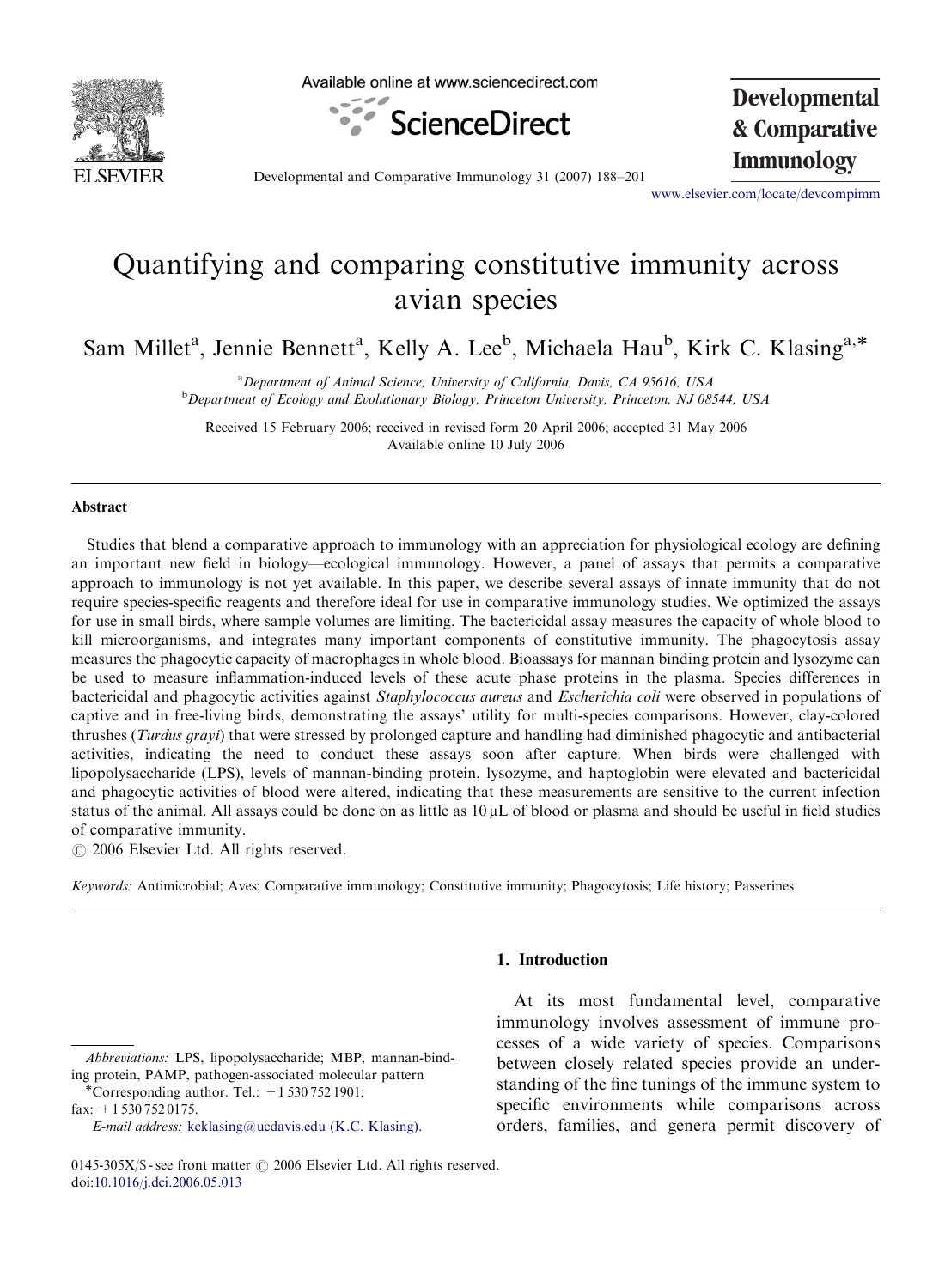diverging immunological strategies. A complete evaluation of immunity requires assessment of both the innate and adaptive components of immunity.

Studies that blend a comparative approach to immunology with an appreciation for physiological ecology and evolution are defining an important new field in biology—ecological immunology [\[1–5\]](#page-12-0). The development and action of different immune system components require resources such as energy and nutrients during different life stages of an animal. Because the costs of different immune system components differ, a bias favoring some types of defense over others is hypothesized to reflect trade-offs between competing life-history traits [\[5–7\].](#page-12-0) Unfortunately, a panel of assays that permits a comparative approach to immunology is not yet available. Conventional techniques for assessing immune function utilize species-specific reagents and are usually not suitable for use across species. For example, several human interleukins, interferons, and chemokines have greatly diminished or no bioactivity in birds [\[8\]](#page-12-0). Similarly, antibodies produced against CD molecules, regulatory peptides, or effector molecules of one species often do not recognize those of another species, or their binding affinities are sufficiently different to compromise quantitative analysis. Finally, the culture of leukocytes is typically done using media fortified with serum or purified serum components that are species-specific, including complement and other pathogen-recognizing factors [\[9,10\],](#page-12-0) growth factors, nutrient profiles, and nutrient binding proteins like transferrin [\[11–13\]](#page-12-0).

In addition to the challenge of developing assays that are not species-specific, several other factors complicate comparative studies. First, stress markedly changes many indices of immune function and non-domestic animals, especially free-living individuals, are highly susceptible to the stress of capture and handling. Furthermore, animals may show different physiological responses to stress depending on species, gender, season, and many other factors, leading to differing impacts on immune function [\[14\]](#page-12-0). Thus, the study of captured individuals may introduce artifacts due to different responses to the stress of captivity or the husbandry conditions. Secondly, terminal sampling is often undesirable or prohibited, so assessments of immune function of many species are best accomplished using blood or benign biopsies. Finally, many species of interest are small in size and sample volume is a limiting factor. Assuming blood contributes 6% of body weight and

that it is acceptable to remove 10% of the blood volume, only about  $60 \mu L$  of blood is available for evaluation of immune function in a 10 g bird. In summary, a panel of assays useful for comparisons across species is most useful if reagents are speciesindependent, if it does not require holding animals in captivity, if it uses small blood samples, and if the results are quantitative and integrate across important cellular and regulatory processes that predict immune function. Such a panel would have the most utility if time-sensitive steps can be accomplished in field laboratories with limited infrastructure.

Given these considerable limitations, innate immunity lends itself to comparative study better than adaptive immunity. The innate immune system consists of both constitutive and inducible components. The constitutive component includes epithelial integrity, various antimicrobial peptides and proteins, and the antimicrobial functions of heterophils, macrophages, and other phagocytes. The inducible component of innate immunity includes the systemic acute phase response, which is highly effective but a costly defense in terms of energy expenditure and behavioral changes [\[15\]](#page-12-0).

Our approach was to develop and validate assays that use small sample volumes of whole blood or plasma from newly captured birds. We have previously described an assay to quantify natural antibodies and complement-like lytic activity using small samples of blood plasma [\[16\].](#page-12-0) Here, we describe two assays that examine constitutive innate components of immunity of whole blood, bacterial killing, and phagocytosis. Furthermore, we optimized an assay for two antimicrobial plasma proteins, lysozyme, and mannan-binding protein (MBP) for use with small birds. These assays were developed using blood and plasma samples from captive birds and analyzed in a conventional immunology laboratory, then their utility was tested on samples from wild birds in a minimally equipped field laboratory.

#### 2. Materials and methods

#### 2.1. Animals and bleeding

Chickens (Gallus gallus, Hyline single comb white leghorns for experiments on bursectomy and Cobb  $\times$ Cobb broilers for all other experiments), American kestrels (Falco sparverius), cockatiels (Nymphicus hollandicus), and zebra finches (Taeniopygia guttata)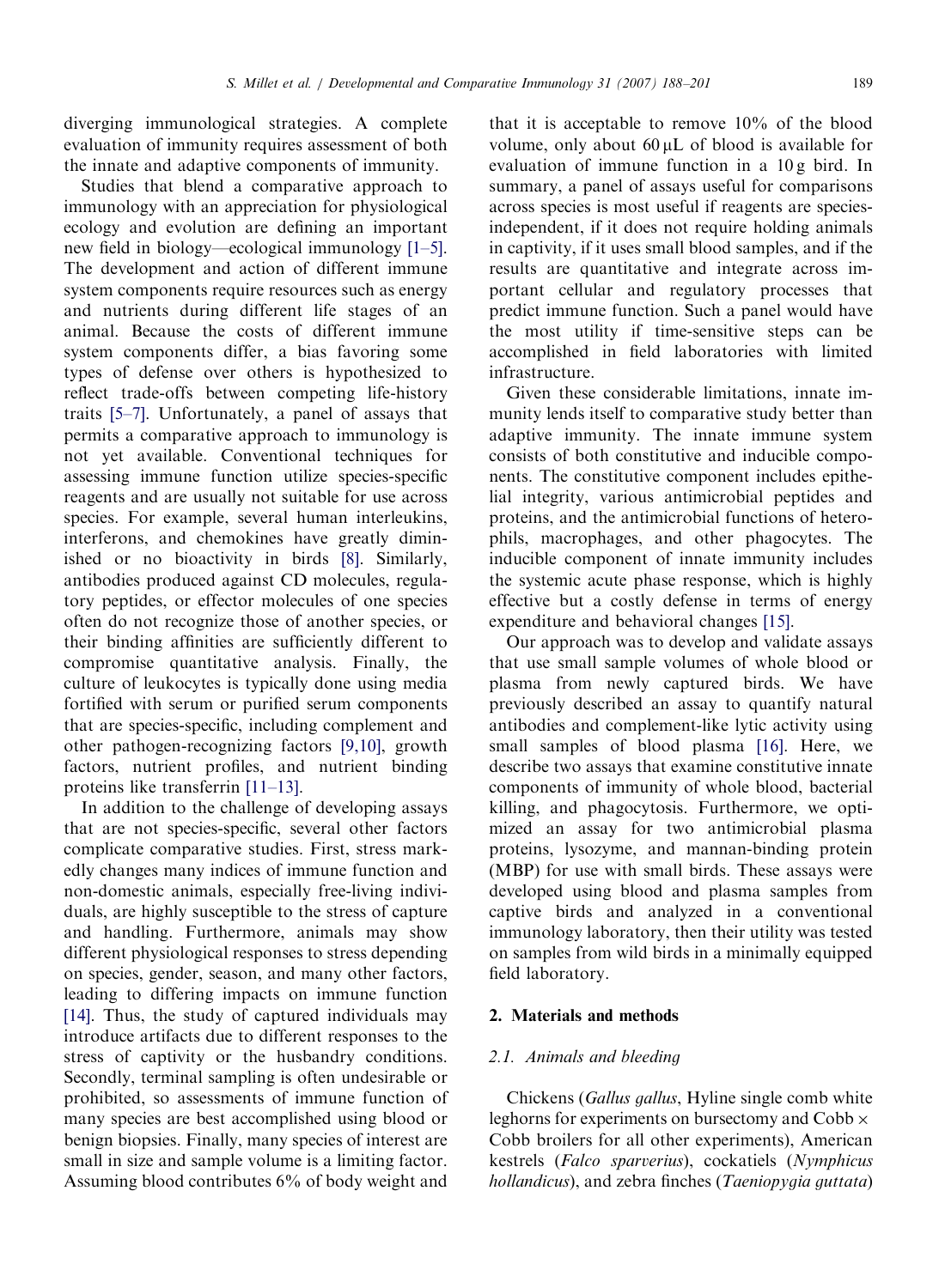were housed at the University of California, Davis Avian Biology research facility. Clay-colored thrushes (Turdus grayi), blue-gray tanagers (Thraupis episcopus), crimson-backed tanagers (Ramphocelus dimidiatus), variable seedeaters (Sporophila americana), and white-tipped doves (Leptotila verreauxi) were captured near the Smithsonian Tropical Research Institute in Gamboa, Panama  $(9°12''N, 79°42''W)$ . Birds were captured using mist nets, and a sterile blood sample was taken within 3 min of capture because the stress hormone corticosterone has been shown to be at or near baseline levels in birds for 3 min following capture [\[17\].](#page-13-0)

To provide a sterile bleeding site, feathers were removed from the area surrounding the brachial vein and the site was swabbed liberally with 70% ethanol in order to mat down remaining feathers and remove dander. After air-drying (approximately 20 s), the site was swabbed with a fresh ethanol-saturated cotton ball. It was found to be important to let the ethanol completely evaporate before taking the sample because the drying process is important for sterilization and because ethanol causes hemolysis, which can complicate some assays. After ethanol had completely evaporated, a vein was punctured with a 26 gauge needle and blood was collected directly into sterile heparinized capillary tubes  $(50 \mu L$  capacity) before it had a chance to escape the sterilized area. A clay card was sterilized with ethanol and used to plug the tube. Prior to plugging, the capillary tube was held horizontal to permit the formation of a small air bubble at the end of the tube. This bubble separated the blood sample from the clay, preventing contamination of the sample with fine particles that might be phagocytosed. The card and tube were then placed in a covered plastic container that had been sterilized with ethanol and then transported to the lab. Protecting the process from wind-blown dust and insuring that the bleeder did not breathe on the bleeding site were also found to be important for sterility. Husbandry practices and blood collection protocols were approved by the UC Davis Institutional Animal Care and Use Committee.

#### 2.2. Assays

#### 2.2.1. Microbicidal assay

The method of Keusch et al. [\[18\]](#page-13-0) for measuring bactericidal activity of leucocytes in whole blood was modified and adapted for smaller sample

sizes. Candida albicans (American Type Culture Collection (ATCC) # 10231), Escherichia coli (ATCC#8739 or 51813) and Staphylococcus aureus (ATCC#6538) supplied as  $10^7$  or  $10^8$  organisms per lyophilized pellet (Epower Assayed Microorganism Preparation; Microbiologics Inc., Saint Cloud, MN) were reconstituted according the manufacturers instructions in 40 mL of sterile, endotoxin-free PBS (tissue culture grade). E. coli strains 11775 and 23716 were obtained directly from ATCC (Manassas, VA 20108). Reconstituted pellets were kept for up to one week at  $4^{\circ}$ C in sterile PBS and very little bacterial growth was observed. Each day that the assay was run, the stock culture was diluted with cold PBS to produce a working culture with 50,000 bacteria/mL. This working solution was kept on ice at all times.

Whole blood was diluted to the indicated amounts with pre-warmed  $(41 \text{ C})$  CO<sub>2</sub>-independent media (#18045; Gibco-Invitrogen, CA, California) plus 4 mM L-glutamine in a sterile 1.5 mL capped tube. Ten microliters of the bacterial working culture (about 200 bacteria) was added per  $100 \mu L$ of diluted blood, vortexed, and incubated for the indicated time at  $40.5^{\circ}$ C. The samples were removed from the incubator, vortexed, and duplicate 50 or  $75 \mu L$  aliquots were pipetted onto agar plates, spread, inverted, and incubated at room temperature. Colonies were counted 24 h (for bacteria) or 48 h (for yeast) later. The number of bacteria in the initial inoculum was determined by diluting bacteria in media alone  $(10 \mu L)$  of the working culture per  $100 \mu L$  of media) and then immediately plating. All pipetting and plating procedures were done inside a laminar flow hood (field lab: Airclean 600, Airclean Systems, Raleigh North Carolina; UCDavis lab: Sterile Guard, The Baker Company, Sanford, ME). Sterility controls in which no bacteria were added were also employed for experiments conducted in the field. The antimicrobial activity of blood was defined as the percent of the inoculum killed, which was calculated as 1—(viable bacteria after incubation/number inoculated).

#### 2.2.2. Phagocytosis assay

The assay of Sandgren et al. [\[19\]](#page-13-0) for measuring the phagocytic activity of isolated neutrophils was adapted for measuring the phagocytosis activity of adherent cells in whole blood. E. coli (E-2864) and S. aureus (S-2854) bioparticles<sup>®</sup> labeled with the fluorescent tag  $BODIPY^{\textcircled{B}}$  FL (Molecular Probes,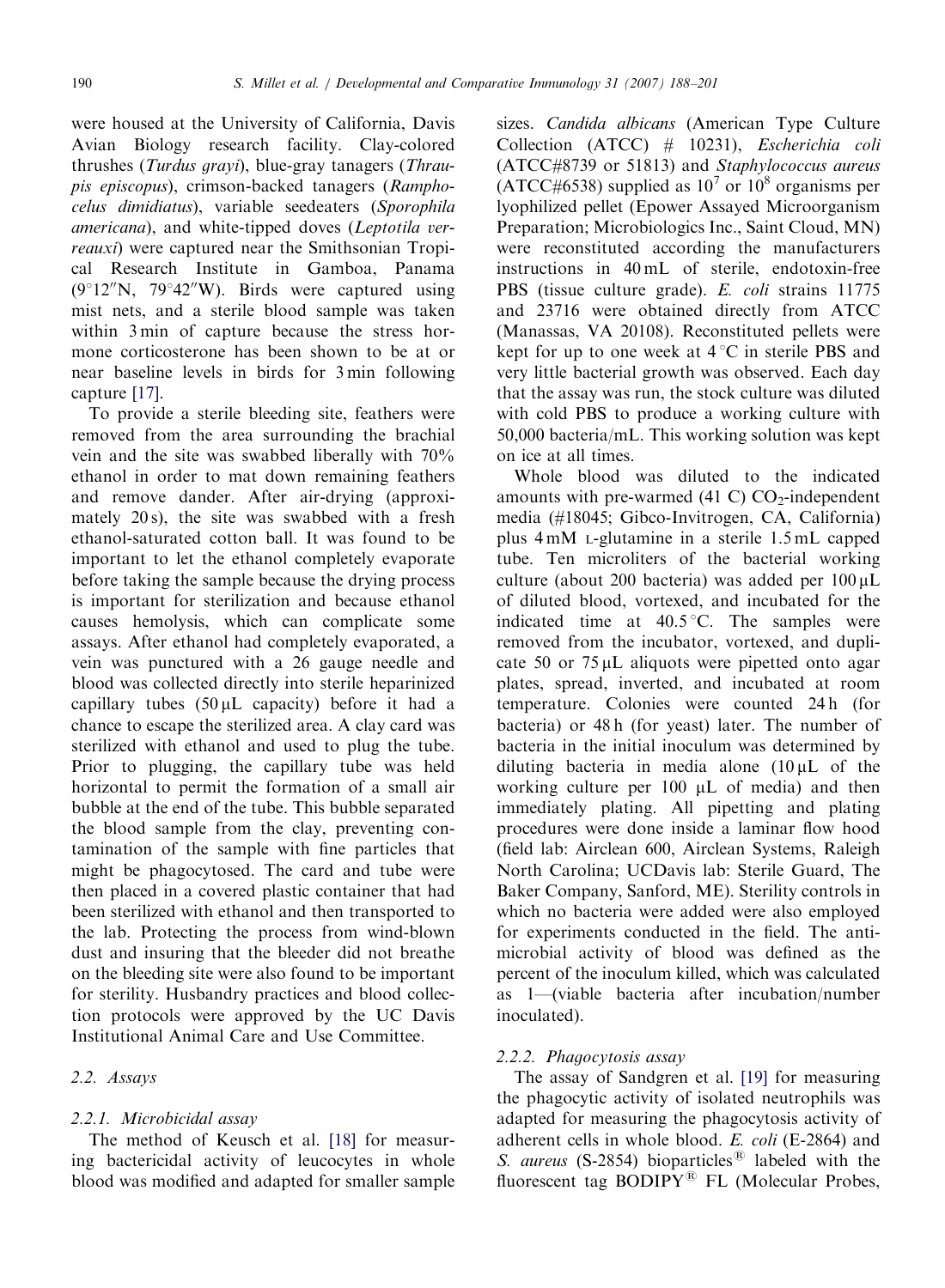Eugene, OR) were reconstituted with tissue-culturegrade PBS plus 2 mM sodium azide according to the manufacturers instructions. Bacteria suspensions were diluted to the appropriate concentration with  $CO<sub>2</sub>$ -independent media (Gibco-Invitrogen) supplemented with 1% pen/strep and 4 mM L-glutamine and pre-warmed to  $40.5^{\circ}$ C before use. Blood was diluted 1:20 with  $CO<sub>2</sub>$ -independent medium containing glutamine and antibiotics and  $66 \mu L$  was pipetted into eight-well chamber slides (Nalge Nunc International, Naperville IL). Two hundred and fifty microliters of diluted bacteria were added to each well and the chamber slides were incubated for the indicated periods of time at  $40.5\degree$ C. After the incubation, phagocytosis was stopped by cooling the slide on ice. The medium, which contained the erythrocytes, heterophils, and thrombocytes, was removed from the adherent cells by washing the slide gently twice with  $300 \mu L$  of cold media. Based on morphology, the adherent cells were predominantly macrophages. The slide was then fixed by adding 300  $\mu$ L of 100% methanol for 5 min on ice. The methanol and chamber housing were removed and the slide was stored in a light-proof container until evaluation.

At a later date, the slides were examined using a fluorescent microscope with an excitation/absorption spectrum of 505/513 at  $40 \times$  magnification. Phagocytosis was scored by determining the percentage of macrophages containing at least one fluorescent particle. At least 100 cells were counted per chamber section.

#### 2.2.3. Acute phase proteins

To measure plasma lysozyme levels, the lyso-plate assay of Osserman and Lawlor [\[20\]](#page-13-0) was adapted for use with  $10 \mu L$  plasma samples in 96-well plates and for obtaining a quantitative endpoint. This assay measures the lysis of bacteria as indicated by a decrease in opacity of an agar–bacteria suspension. Briefly, 25 mg dried Micrococcus lysodeikticus (M3770-5G; Sigma-Aldrich, St. Louis, MO) was added to 50 mL sterilized 1% agarose (0140-01, Difco laboratories, Detroit, Mi, USA) and kept at a temperature of 50–60 °C. In a 96-well plate,  $150 \mu L$ (unless otherwise specified) of this suspension was added to a  $10$ - $\mu$ L plasma sample. A standard curve was obtained by adding the bacterial suspension to serial dilutions (10 to  $0.3125 \text{ mg/L}$ ) of a standard chicken lysozyme solution (Sigma-Aldrich). Absorbance was measured in a Versamax microplate reader (Molecular Devices, Sunnyvale CA, USA).

The optimum absorbance value was determined (see results) to be 850 nm and this value was used for subsequent experiments.

MBP concentrations were determined by an ELISA. In this assay, plasma MBP was immobilized onto plastic and its binding capacity was saturated with FITC-conjugated mannan, which was quantified using anti-FITC-Ig conjugated to horseradish peroxidase. Briefly, 145 µL of carbonate buffer, pH 9.6 (C-3041; Sigma-Aldridge), was added to each well of a flat bottom polystyrene 96-well microplate followed by  $5 \mu L$  of either plasma or standard MBP solution. A serial dilution  $(5-0.039 \text{ mg/mL})$  of human MBP (C4121478; US Biological, Swampscott, Massachusetts) served as a standard. Plates were incubated overnight at  $4^{\circ}$ C and then washed twice with  $250 \mu L$  of washing buffer (PBS +  $0.05\%$ ) Tween20, P-3563; Sigma-Aldrich). Blocking solution (4% BSA treated with 10 mM sodium periodate for 6 h, then dialyzed against PBS overnight) was added and plates were incubated overnight at  $4^{\circ}$ C. Wells were then washed twice with buffer and  $150 \mu L$  of mannan reagent (0.15 mM Mannan FITC conjugate in PBS with  $1 \text{ mM } MgCl<sub>2</sub>$ ,  $1 \text{ mM } MnCl<sub>2</sub>$ , and  $1 \text{ mM }$  CaCl<sub>2</sub>) was added. After incubating overnight at room temperature, wells were washed twice and  $150 \mu L$  of anti-FITC antibody (1:3000) anti-FITC-HRP, AB045P; Chemicon Inc, Temecula, CA in blocking buffer) was added. Plates were incubated for 2h at room temperature, washed twice, and  $100 \mu L$  of substrate (BM Blue POD Substrate, # 11484281001, Roche Inc, Nutley, NJ) was added. After 15 min, the reaction was stopped with  $50 \mu L$  of 1 N H<sub>2</sub>SO<sub>4</sub> and absorbance was determined at 450 nm.

Haptoglobin concentrations were determined using a commercial kit (Tri-Delta Diagnostics Inc., Morris Plains, NJ) that measures the capacity of haptoglobin to bind heme and preserve its peroxidase activity at a low pH.

## 2.3. Optimization experiments

#### 2.3.1. Bacterial killing assay

The bactericidal assay was tested over a range of incubation times, blood dilutions, and bacterial concentrations to optimize these parameters. The effect of diluting heparinized whole blood on the viability of leukocytes over time was determined in order to define the range of blood dilutions that could be considered in developing assays utilizing whole blood. The effect of incubation time and of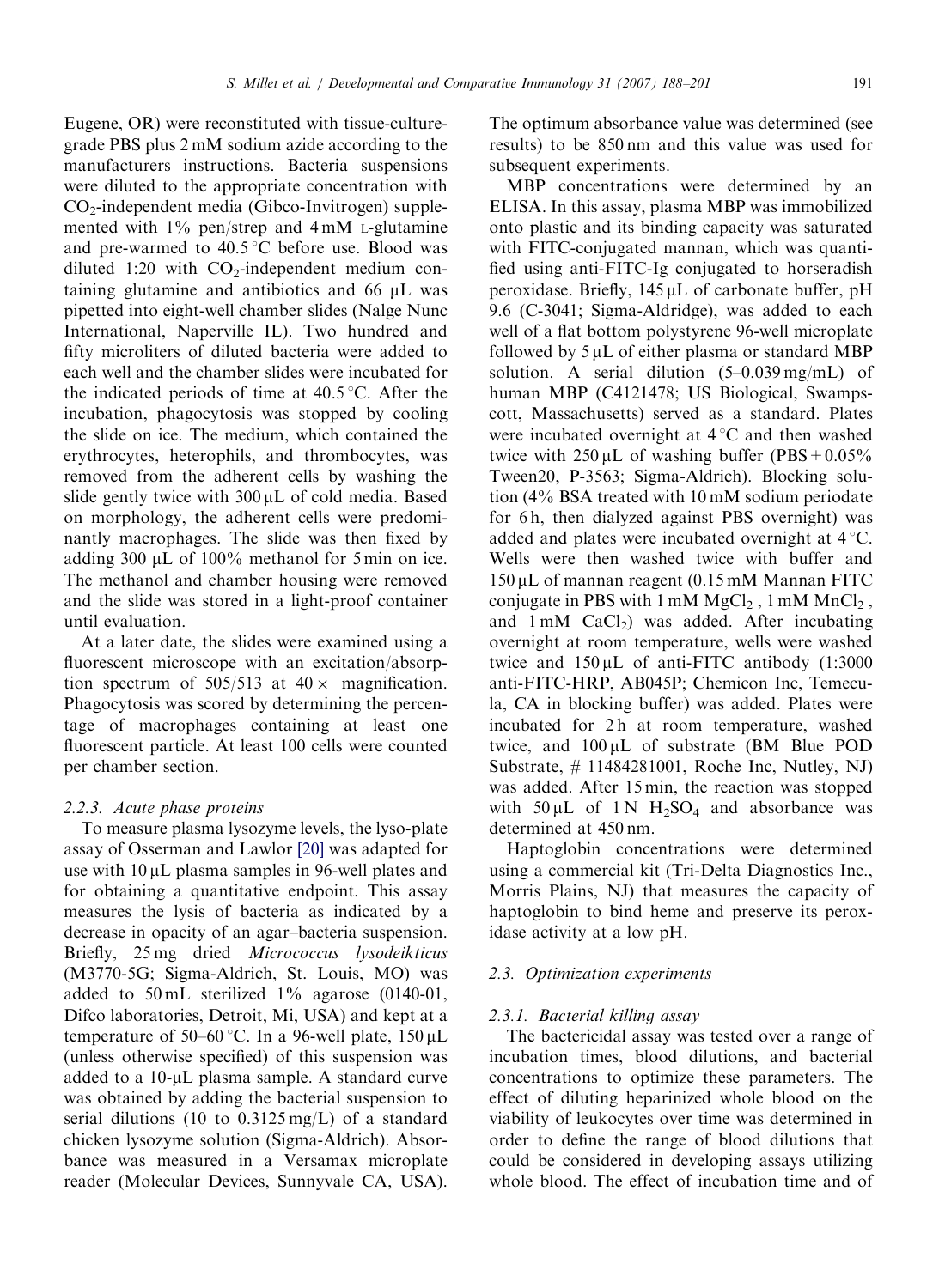dilution on the antimicrobial activity of whole blood from chickens and cockatiels was tested against S. aureus, C. albicans, and four different strains of E. coli. In these experiments, blood was taken from three chickens (4 weeks of age) and three adult cockatiels.

#### 2.3.2. Phagocytosis assay

A series of experiments were conducted to optimize incubation time, blood dilution, bacteria concentrations, pre-assay blood storage time, number of washes, and fixation method. To determine the role of complement, an experiment was conducted where blood cells were separated from plasma by centrifugation and complement was deactivated at  $57^{\circ}$ C for 30 min and then added back to the cells from which they were separated.

#### 2.3.3. Lysozyme

A series of experiments were performed to determine the optimal amount of agar to be added to 96-well plates, the incubation time before reading, the change in the spectral pattern of the wells during incubation, and the linear working range of measurement.

## 2.4. Validation experiments

# 2.4.1. Bactericidal and phagocytic activities in captive and free-living birds

To determine if species differences could be detected with the new assays, bactericidal and phagocytic activities against E. coli and S. aureus were measured in four species of captive birds (Davis, California) and five species of free-living birds (Gamboa, Panama). The species tested were selected as a matter of convenience and not based on phylogenetic criteria.

# 2.4.2. Effect of capture stress on bactericidal and phagocytic activities

To determine the effect of the stress of capture and handling on the assays of immune function, four clay-colored thrushes were bled immediately after capture (time 0) and then placed in a cloth bag. At 30 and 60 min later, they were bled again. Blood samples were assayed for phagocytosis activity in March of 2004 and for bactericidal activity in March of 2005.

## 2.4.3. Sensitivity of antimicrobial and phagocytic activity to an acute phase response

During an infectious challenge, innate immunity is bolstered by neutrophilia and by some of the acute phase proteins. Thus, an experiment was conducted to determine if the microbicidal activity of blood was sensitive to the acute phase response caused by lipopolysaccharide (LPS; Salmonella typhimurium prepared by trichloroacetic acid extraction, Sigma-Aldrich). Two-week-old chicks were administered one of three treatments: no injection, LPS-injection or antibiotic injection (positive control). The LPS was injected subcutaneously (1 mg/kg body weight) and blood was sampled 16 h later. The chickens in the antibiotic group were injected with 1 mg/kg colistin (colistin sodium methanesulfonate, Fluka, Switzerland), which is commercially known as polymyxin E and has bactericidal activity against Gram-negative bacteria. Blood was sampled 1 h later. The 48 chicks were housed at three chickens per pen and one chick in each pen was randomly assigned to each treatment. Bactericidal activity towards  $E.$  coli (ATCC  $#$  51813) and  $C.$  albicans  $(ATCC \# 10231)$  was examined on whole blood samples from 48 chicks and phagocytosis of E. coli was determined in whole blood from 24 chicks. At the time of blood collection for immune assays, additional plasma was collected and frozen for subsequent determination of acute phase proteins.

# 2.4.4. Role of specific  $IgY$  in bactericidal and phagocytic activities

Chickens were chemically bursectomized using cyclophosphamide as described by Glick and Olah [\[21\].](#page-13-0) Blood from 14-day-old control and bursectomized chickens  $(n = 5)$  was assayed for phagocytosis of and bacterial killing activity. The extent of the bursectomy was examined by weighing the remaining bursa. All bursectomized chicks had bursal weights that were less than 20% of control chicks.

## 2.5. Corticosterone measurement

Corticosterone in plasma from chickens was measured using a commercial kit (Immunodiagnostic Systems, Fountain Hill, AZ). Corticosterone in plasma from free-living birds was measured by radioimmunoassay [\[22\]](#page-13-0). Antibody was purchased from Esoterix Endocrinology (Calabasas Hills, CA) and radioactive label from NEN Life Science Products (Boston, MA). We added 20 µL of trace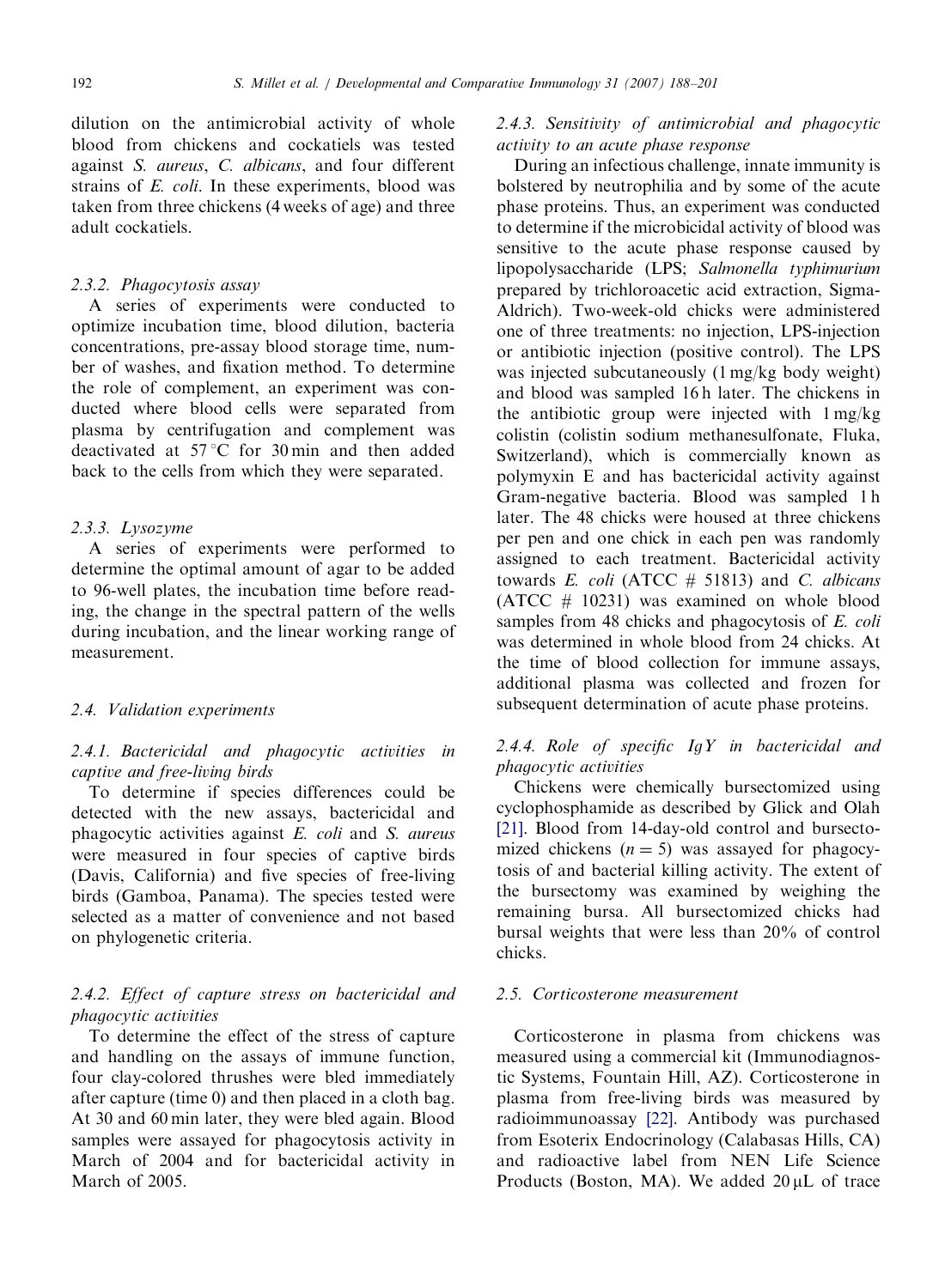<span id="page-5-0"></span>label to determine the percent recovery (mean  $+SE$ ,  $74.3+0.6\%$ ) after extraction of the plasma samples with dichloromethane. Samples that were below the lower detection limit of the assay (1.25 ng/mL) were set at detection limit for a conservative estimate. All samples were run in a single assay.

## 2.6. Statistics

Effects of species or treatment (dilution, time of incubation, number of bacteria, bursectomy, colistin, or LPS, depending on the experiment) were analyzed by one-way analysis of variance. When the main effect was significant, Least Significant Difference or Student's t-Stests were used to compare the group means. All assays were conducted in duplicate or triplicate but the bird was considered as the experimental unit, and treatment as a fixed variable. Time series (stress test on clay-colored thrushes) were analyzed using repeated measure analysis, with treatment as fixed effect and bird as the experimental unit.

## 3. Results

## 3.1. Optimization experiments

#### 3.1.1. Bactericidal assay

Whole blood dilutions of 1:4 or more resulted in better viability of blood leukocytes than lower dilutions and viability did not decline at high dilutions (Table 1); consequently all experiments used a dilution of 1:4 or greater. The effect of dilution of chicken blood on the microbicidal activity of whole blood against S. aureus, or four

Table 1

Effect of dilution of whole chicken blood on viability (%) of white blood cells<sup>a</sup>

| Dilution | Time of incubation |     |      |  |
|----------|--------------------|-----|------|--|
|          | 24h                | 48h | 72 h |  |
| 1:0      | 74                 | 49  | 44   |  |
| 1:1      | 79                 | 73  | 52   |  |
| 1:2      | 94                 | 94  | 88   |  |
| 1:4      | 96                 | 95  | 97   |  |
| 1:10     | 97                 | 97  | 96   |  |
| 1:20     | 98                 | 93  | 95   |  |
| 1:50     | 92                 | 94  | 93   |  |

<sup>a</sup>Whole blood from chickens ( $n = 3$ ) was diluted with medium (vol:vol) and  $100 \mu L$  was incubated at  $41 \degree C$  in 96-well plates. Viability was determined by exclusion of trypan blue.

different strains of E. coli is shown in Fig. 1a. Diluted whole blood was bactericidal for all strains. There was wide variation in the susceptibility of the three strains of E. coli to the bactericidal actions of blood, with ATCC  $# 51813$  being least susceptible and # 8739 being most susceptible. In general, dilution of whole blood decreased the bactericidal activity towards E. coli similarly across strains. S. aureus was more resistant to the bactericidal effects of whole blood than most of the E. coli strains and



Fig. 1. (a) Effect of dilution of whole blood from chickens on the bactericidal activity against E. coli (ATCC  $\#$  8739; 5183; 11775; or 23716) and S. aureus (ATCC  $#$  25923). Blood was diluted (vol:vol) either 1:4, 1:10, or 1:20 with medium and incubated with bacteria for 30 min. Means not sharing common superscripts are significantly different  $(P<0.05)$ . (b) Effect of time of incubation on the bactericidal activity of whole blood from chickens. Blood was diluted 1:10 and incubated with E. coli (ATCC  $\#$  8739) or S. aureus (ATCC # 25923) for the indicated times. For both experiments, data are mean + SEM;  $n = 3$ .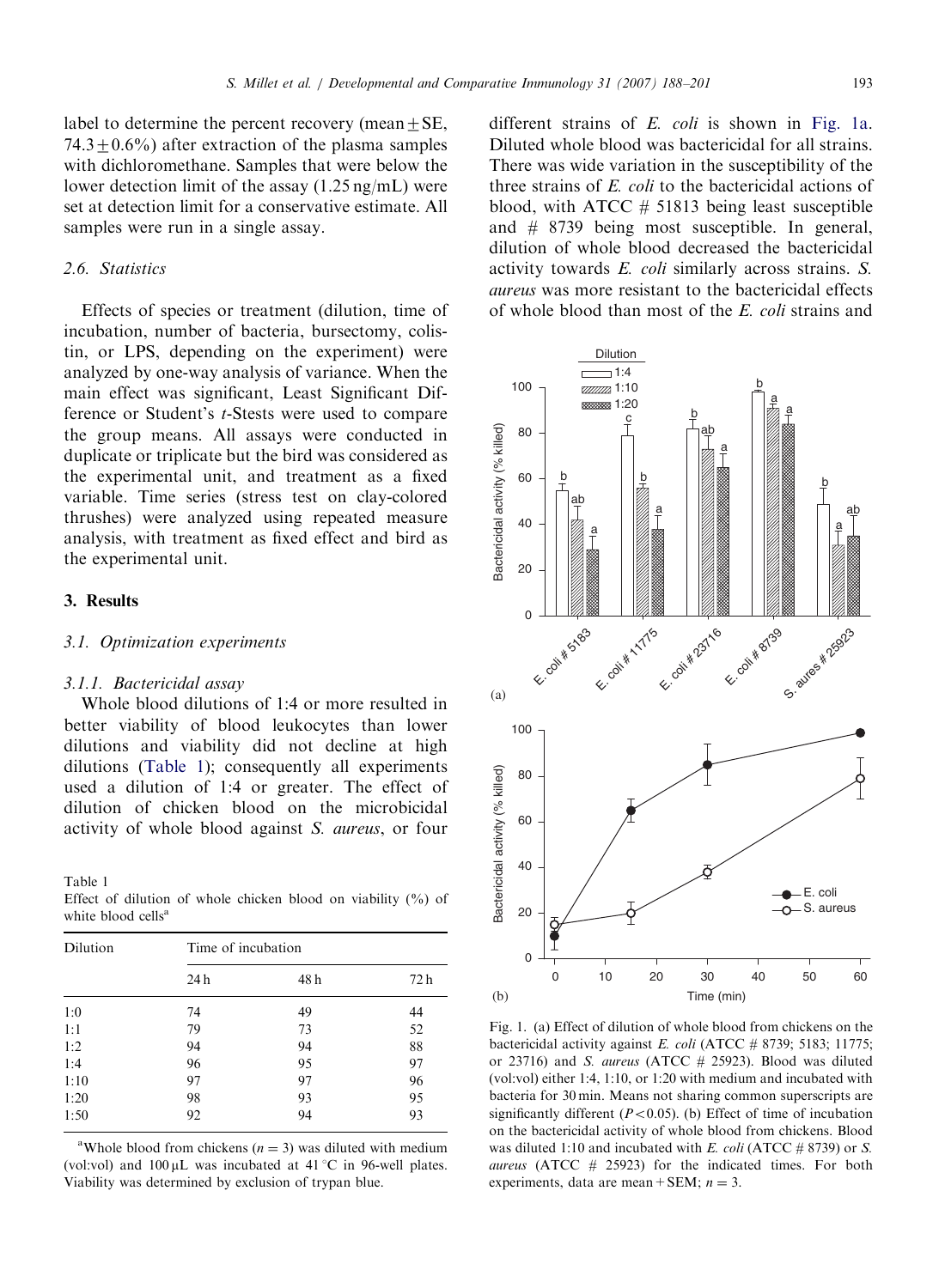the dilution response was not linear. As expected, the time of incubation markedly affected the bactericidal activity of dilute chicken blood ([Fig. 1b](#page-5-0)). In the case of S. aureus, the effect of time was linear from 15 to 60 min ( $r^2 = 0.84$ ;  $P < 0.03$ ). For E. coli  $\#$  8739, most of the bactericidal action was expressed in the first 30 min.

#### 3.1.2. Phagocytosis assay

In preliminary experiments, it was found that monocytes in whole chicken blood adhered to the chamber slide within 15 min, so this was used as the minimum incubation time in subsequent experiments. In preliminary work, it was also found that washing twice at the end of the incubation step removed sufficient numbers of RBCs and unattached white blood cells to permit accurate scoring for phagocytosis. Of the dilutions tested (1:4, 1:10, and 1:20), 1:20 was optimal for recovery of monocytes and lower dilutions resulted in clumping of cells and loss of yield (data not shown). The number of bacteria added to whole blood influenced the proportion of adherent cells that internalized bacteria (Fig. 2a). S. aureus at a 1:200 leukocyte to bacteria ratio and E. coli at a 1:100 ratio resulted in levels of phagocytosis that were about half of maximal, so this concentration was used in subsequent studies. The proportion of adherent cells that internalized bacteria increased linearly with the incubation time (Fig. 2b).

Storage of blood on ice for 1 h prior to adding bacteria and incubation at  $40.5\degree$ C resulted in a marked decrease in phagocytosis activity (Fig. 2c). Storage at room temperature did not result in a significant decrease  $(P = 0.04$  versus time 0) in phagocytic activity until 2 h of storage. However, storage for 1 h resulted in a decreasing trend  $(P = 0.14)$  in S. *aureus* phagocytosis. For this reason, all subsequent assays were conducted within 30 min of blood collection, during which time blood was stored at ambient temperature.

#### 3.1.3. Lysozyme

In a first experiment, different amounts of agar and bacteria suspension (20, 40, 60, 80, 100, 150, and  $300 \,\mu L$ ) were added to  $10 \,\mu L$  of a serial dilution of lysozyme standard. While volumes of agar–bacteria suspension above  $40 \mu L$  resulted in good linear correlations between absorbance and lysozyme concentration, adding  $150 \mu L$  gave the most consistent results as indicated by the greatest linearity of standards between 5 and 0.625 mg/L after 16 h



Fig. 2. (a) Influence of the bacteria:leucocyte ratio on the number of adherent cells with internalized fluorescently labeled bacteria (E. coli E-2864 and S. aureus S-2854). Bacteria were added to give a ratio of bacteria to adherent cells of 100:1, 200:1, 300:1, or 500:1 and incubated for 15 min. (b) Influence of the time of incubation on the number of adherent cells with internalized fluorescently labeled bacteria. Bacteria were added in a 100:1 (E. coli) or 200:1 (S. aureus) bacteria:leucocyte ratio and incubated for 15, 30, or 45 min. (c) Influence of storage conditions of blood prior to assay. Blood was stored at room temperature or on ice for the indicated periods of time and then tested for the phagocytic capacity of adherent cells. Bacteria were added in a  $100:1$  (*E. coli*) or  $200:1$ (S. aureus) bacteria:leucocyte ratio and incubated for 30 min. For all experiments, data are mean + SEM;  $n = 3$  chickens.

incubation ( $R^2 = 0.98$  for the average of eight dilution series). Consequently,  $150 \mu L$  of agar–bacteria suspension per well was used in further experiments.

A scan of the absorbance spectra of agar alone or the agar–bacteria mix did not reveal any peaks in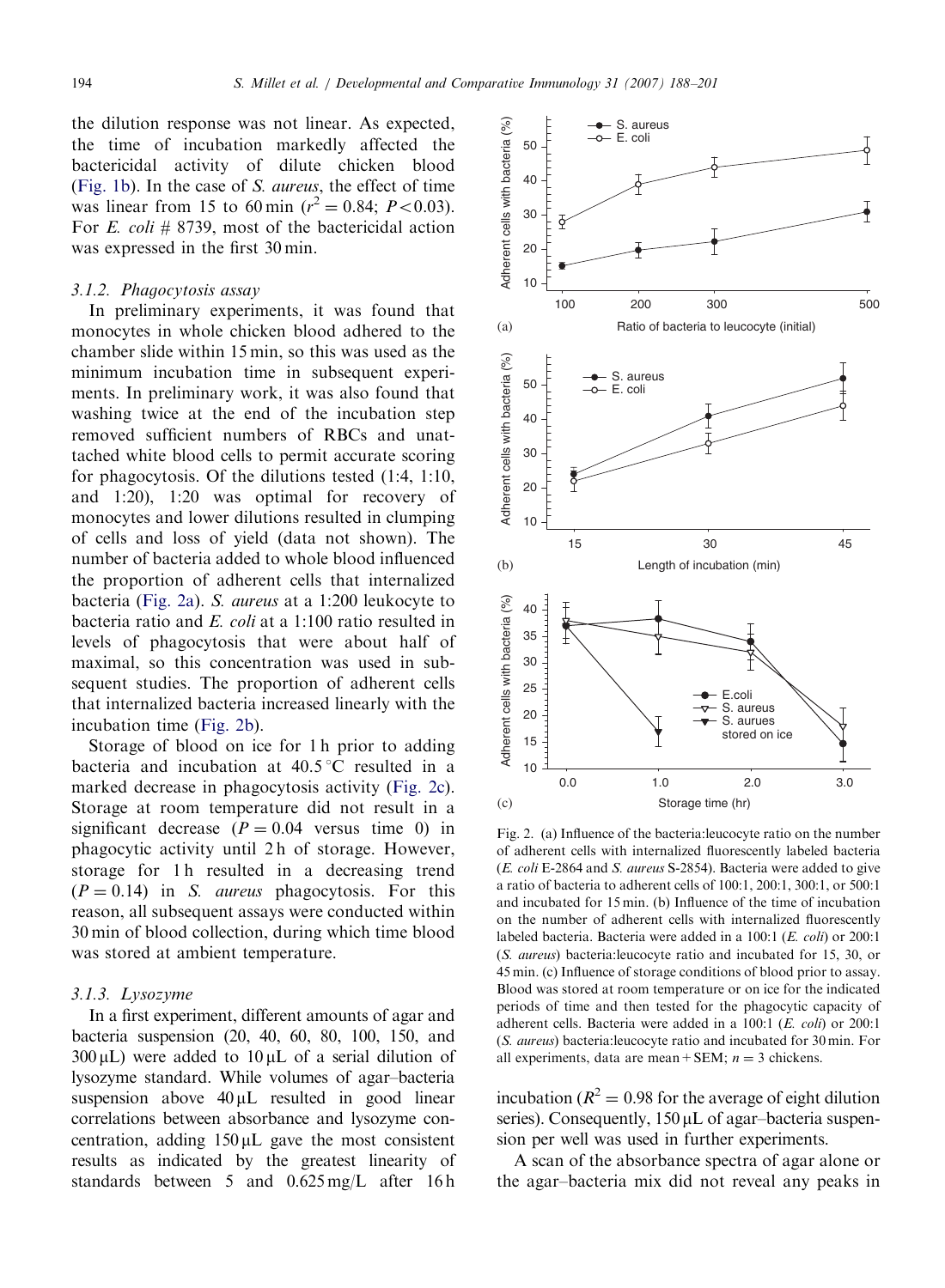<span id="page-7-0"></span>absorbance between 300 and 950 nm. Although reading serial dilutions of the lysozyme standards at different wavelengths between 340 and 850 nm gave different standard curves (i.e. different y-intercepts), their correlation coefficients were not affected by wavelength. In further experiments, we measured at 850 nm because this wavelength is relatively insensitive to hemoglobin, which could contaminate some plasma samples.

The optimal time for reading the absorbance of the plates was determined using serial dilutions of lysozyme from 10 to 0.625 mg/L. With time, the decline in absorbance plateaued and this nadir was dependent upon the concentration of the standard. Thus, it was not possible to measure a concentration of 5 mg/L at a time that also optimized reading low concentrations. Adding more bacteria to the agar (0.75, 1, or 1.25 mg/mL instead of 0.5 mg/mL) did not affect the kinetics of agar clearing. An incubation period of 16–20 h was acceptable for most physiological samples and also resulted in a standard curve with the greatest slope and highest correlation coefficient. Samples containing high levels of lysozyme (e.g. those from infected birds) are best evaluated after 1 h of incubation using a separate standard curve.

#### 3.2. Validation experiments

# 3.2.1. Bactericidal and phagocytic activities in captive birds and free-living birds

The bactericidal activity of diluted blood differed among captive species raised at the same animal facility (Table 2). Diluted blood from Zebra finches was significantly less capable of killing S. aureus than that of other species. Blood from American kestrels was better at killing E. coli than blood from chickens and tended to be better than that of cockatiels ( $P < 0.08$ ). Cockatiel monocytes were less capable of phagocytosis of either S. aureus or E. coli compared to chicken or American kestrel monocytes.

The bactericidal activity of diluted blood differed across free-living species in Panama living in the same habitat ([Table 3](#page-8-0)). Blood from clay-colored thrushes and crimson-backed tanagers killed significantly more E. coli and S. aureus than did blood from white-tipped doves or blue-gray tanagers. Variable seedeaters were relatively proficient at killing E. coli, but not S. aureus. Monocytes from blue-gray tanagers phagocytosed the most E. coli and cells from white-tipped doves phagocytosed the least. Monocytes from white-tipped doves were similarly poor at phagocytosing S. aureus. The ability of diluted blood of the five species to kill E. coli was significantly correlated  $(P = 0.02$ ;  $R^2 = 0.67$ ) to their ability to kill *S. aureus.* 

# 3.2.2. Effects of baseline and stress-induced corticosterone levels on bactericidal and phagocytic activities

Clay-colored thrushes that were stressed by capture and handling increased their circulating concentrations of corticosterone  $(P<0.01)$ , and decreased the capacity of their monocytes to phagocytose S. aureus at 30 and 60 min  $(P = 0.05)$ , and tended  $(P = 0.08)$  to decrease phagocytosis of E. coli ([Fig. 3a\)](#page-8-0). In a second experiment using a larger number of birds, bactericidal activity against  $E$ .  $\text{coli}$  was significantly  $(P = 0.04)$  but weakly negatively correlated with corticosterone levels at the time of capture  $(r^2 = 0.195)$ . Corticosterone levels were significantly increased after 30 min stress  $(P<0.01)$ , but there

Table 2

Comparison of the bactericidal and phagocytic activity of diluted whole blood from different species of captive birds

| <b>Species</b>   |                       | Bactericidal activity (% killed) |                    | Phagocytosis $(\% )$ |  |
|------------------|-----------------------|----------------------------------|--------------------|----------------------|--|
|                  | S. aureus             | E. coli                          | S. aureus          | E. coli              |  |
| Chicken          | $79 \pm 7^{b}(4)$     | $68^{\rm a} \pm 4(5)$            | $22^b + 3(3)$      | $26^{b} \pm 4(3)$    |  |
| Zebra finch      | $45 \pm 6^{\circ}(2)$ | not done                         | $18^{ab} \pm 2(3)$ | $16^{ab} \pm 2(3)$   |  |
| Cockatiel        | $76 \pm 3^{b} (5)$    | $81^{ab} \pm 5(3)$               | $10^a \pm 2(3)$    | $8^a \pm 2(3)$       |  |
| American Kestrel | $78 \pm 2^{b}(4)$     | $95^b \pm 2(6)$                  | $22^b \pm 2(4)$    | $29^{b} \pm 3(4)$    |  |

Bactericidal assay: blood was diluted 1:10 and incubated with E. coli (ATCC #51813) or S. aureus (ATCC #25923) for 30 min. Phagocytosis assay: blood was diluted 1:20 and incubated with S. aureus or E. coli for 30 min. Data are presented as mean + SEM (n). Means not sharing common superscripts are significantly different  $(P<0.05)$ .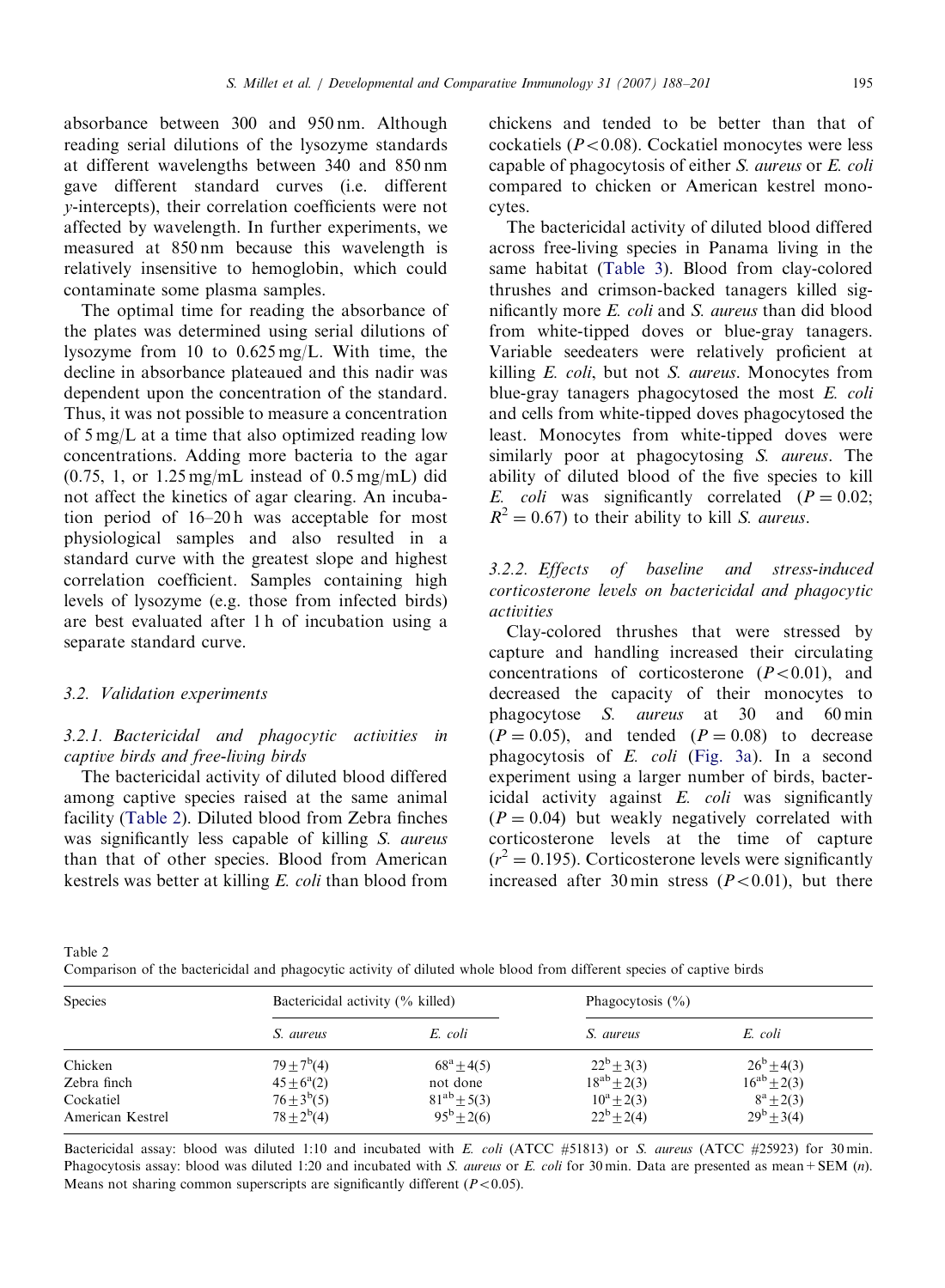<span id="page-8-0"></span>

Table 3

| <b>Species</b>         | Bacteriocidal activity |                 | Phagocytic activity |                         |
|------------------------|------------------------|-----------------|---------------------|-------------------------|
|                        | E. coli                | S. aureus       | E. coli             | S. aureus               |
| Blue-gray tanager      | $28 \pm 3^{\rm a}$     | $22 \pm 3^{ab}$ | $52 \pm 6^{\circ}$  | $22 \pm 3^{ab}$         |
| Crimson-backed tanager | $75 \pm 6^{\rm b}$     | $31 \pm 3^b$    | $37 \pm 3^{\rm b}$  | $27 \pm 3$ <sup>b</sup> |
| Clay-colored thrush    | $85 \pm 5^{\rm b}$     | $29 + 4^b$      | $41 \pm 5$ bc       | $25+4^b$                |
| Variable seedeater     | $72+7^{\rm b}$         | $19 \pm 5^{ab}$ | $39 \pm 5^{bc}$     | $14 + 4^a$              |
| White-tipped dove      | $30+4^a$               | $11 + 3^a$      | $14 + 3^{\rm a}$    | $15 + 3^a$              |

Comparison of the bactericidal and phagocytic activity of diluted whole blood from different species of wild Panamanian birds

Assay conditions were the same as described in [Table 2.](#page-7-0) Means not sharing common superscripts are significantly different  $(P<0.05)$ .



Fig. 3. (a) Plasma corticosterone concentrations and capacity of blood adherent cells to phagocytose E. coli in clay-colored thrushes immediately at capture (0 min) and after 30 or 60 min of capture and handling stress (mean+SEM;  $n = 4$ ). Means not sharing common superscripts are significantly different  $(P<0.05)$ . (b) Correlation between plasma corticosterone concentration and bactericidal activity against E. coli 8739 of diluted blood from clay-colored thrushes ( $n = 4$ ) immediately after 30 min of capture stress.

was considerable individual variation in the amount of this increase (Fig. 3b). Bactericidal activity was diminished with increasing corticosterone levels and this correlation was highly significant ( $R^2 = 0.606$ ,  $P < 0.01$ , Fig. 3b).

# 3.2.3. Sensitivity of antimicrobial and phagocytic activities to an acute phase response

The bactericidal activity of diluted chicken blood against E. coli was increased by antibiotic treatment  $(P = 0.02)$  and tended to be increased  $(P = 0.08)$ following an acute phase response to LPS [\(Fig. 4a](#page-9-0)). The antimicrobial activity against C. albicans was significantly ( $P = 0.04$ ) diminished following an acute phase response to LPS injection ([Fig. 4b](#page-9-0)). As expected, antibiotic treatment did not impact the ability of diluted blood to kill of C. albicans. Phagocytosis of E. coli was increased following an acute phase response to LPS  $(P<0.01,$  [Fig. 4c\)](#page-9-0). LPS challenge significantly  $(P<0.05)$  increased the concentrations of plasma lysozyme  $(6.5 \pm 2.0 \,\mu\text{g/mL}$  in controls versus  $13.5\pm2.6 \,\mu$ g/mL in LPS challenged birds; mean + SEM), haptoglobin  $(1.2+0.2 \text{ mg/mL})$ in controls versus  $1.9 \pm 0.2$  mg/mL in LPS challenged birds) and MBP  $(4.9+2.8 \mu g/mL$  in controls versus  $11.2 \pm 3.6 \,\mu$ g/mL in LPS challenged birds) 16 h after injection.

# $3.2.4$ . Role of specific  $IgY$  in bactericidal and phagocytic activities

Bursectomy had only a minor effect on the bactericidal and phagocytic activity of whole blood from chicks ([Table 4](#page-9-0)). Phagocytosis of S. aureus and killing of *E. coli* strain 5183 and *C. albicans* was not significantly affected by bursectomy. Phagocytosis of E. coli and killing of E. coli strain 8739 were decreased by 31% and 26% by bursectomy, respectively.

## 4. Discussion

The vertebrate immune system consists of many interacting components, each with specific protective value and inherent metabolic costs of production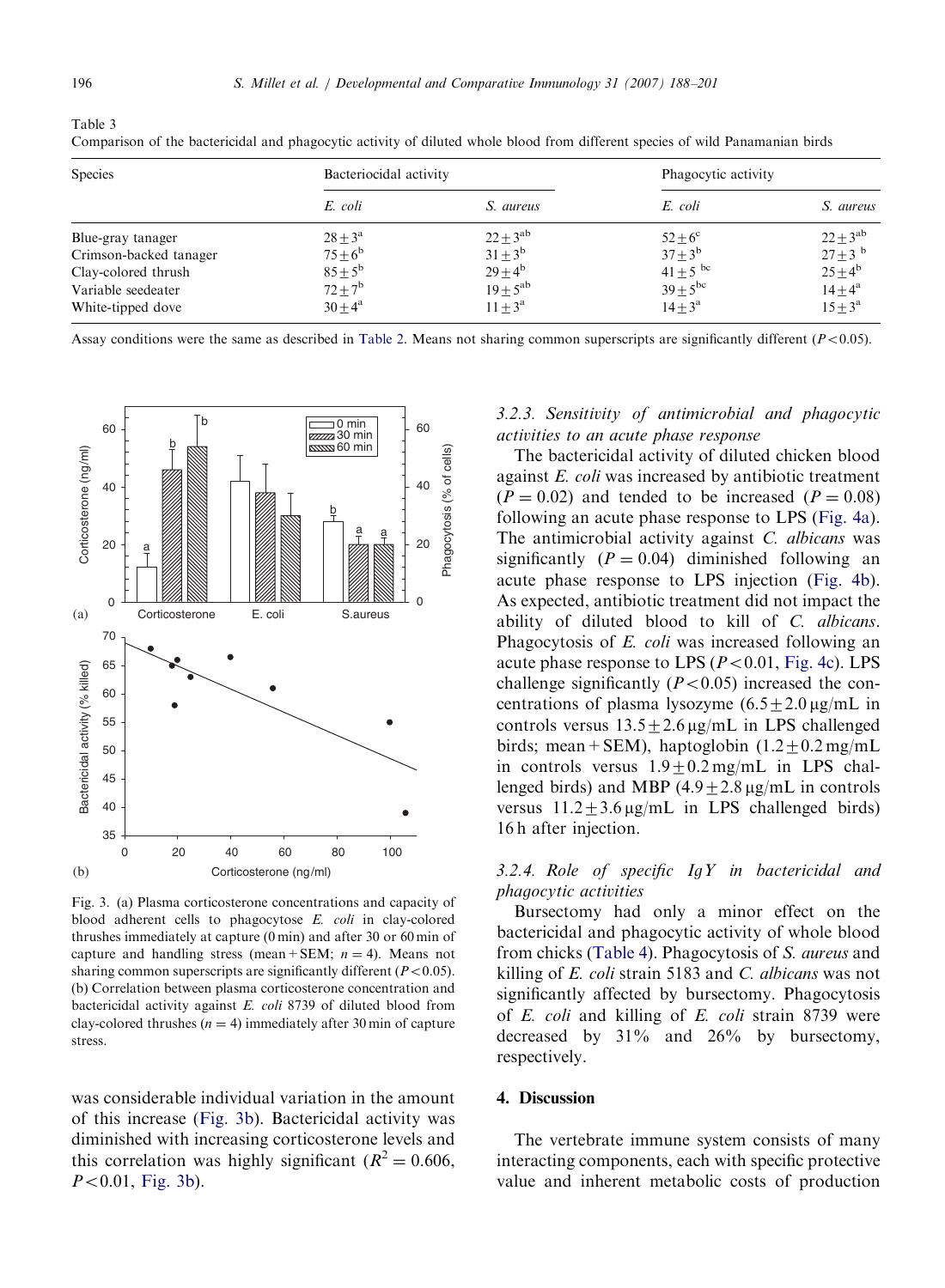<span id="page-9-0"></span>

Fig. 4. (a) Effect of LPS or colistin (polymyxin E) injection on the bactericidal activity against E. coli (ATCC # 51813 of whole blood from chicks ( $n =$  average of three pens). (b) Effect of LPS or colistin injection on the antimicrobial activity against C. albicans (ATCC  $\#$  10231) of whole blood from chicks ( $n =$  average of three pens). (c) Effect of LPS or colistin injection on the phagocytic capacity of chicken adherent cells (monocytes;  $n =$  average of three pens). Results are expressed as the percentage of monocytes that internalized fluorescently labeled E. coli (E-2864).

Table 4 Effect of bursectomy on the phagocytosis and killing of microorganisms by chicken blood

| Parameter                                | Control      | Bursectomized  |
|------------------------------------------|--------------|----------------|
| Phagocytosis of E. coli $(\% )$          | $29.7 + 2.5$ | $20.6 + 2.4*$  |
| Phagocytosis of <i>S. aureus</i> $(\% )$ | $22.6 + 1.7$ | $19.9 + 1.5$   |
| Killing of E. coli 5183 $(\%$ )          | $42.3 + 4.3$ | $44.4 + 4.0$   |
| Killing of E. coli 8739 $(\%$ )          | $88.7 + 8.2$ | $65.2 + 5.1^*$ |
| Killing of S. <i>aureus</i> $(\%)$       | $29 + 2.8$   | $26 + 1.7$     |
| Killing of C. albicans $(\%)$            | $36.2 + 4.0$ | $33.8 + 4.8$   |

Phagocytosis was determined by adding bacteria at 100:1 (E. coli E-2864) or 200:1 (S. aureus S-2854) bacteria:leucocyte ratio and incubated for 30 min. Data are expressed as % of adherent cells that internalized fluorescent-labeled bacteria. To measure microbicidal activity, blood was diluted 1:10 and incubated with bacteria for 30 min or with C. albicans for 1 h. The number of viable organisms at the end of the incubation period is expressed as % of the number of the initial inoculum. Mean $\pm$ SEM (*n* = 4). \*Significantly different from control (*P*<0.05).

and use. The nascent field of ecological immunology endeavors to understand the diversities in immune systems of animals and relate these differences to variation in ecological and evolutionary factors within and between species [\[5–7,23\].](#page-12-0) Unfortunately, progress in developing tools for making interspecies

comparisons of immune defenses has been limited. The microbicidal, phagocytosis, and acute phase protein assays described in this study, together with measures of natural antibodies and complement [\[16\]](#page-12-0), should be useful for gauging the constitutive innate immunity of birds and other taxa.

For the bactericidal and phagocytosis assays, our approach was to develop and validate assays that use whole blood instead of purified leukocytes. Assays based on whole blood are advantageous because they allow very small sample volumes, better reflect the in vivo state, and minimize artifacts that result from removal of the nutritional and regulatory factors found in plasma and replacing them with fetal calf serum. We were able to conduct most of these assays on  $10 \mu L$  blood samples from 15 g zebra finches and therefore the methods we describe could in theory be used to safely assess birds of any size.

The bactericidal assay gives an index of the capacity of the blood to rapidly thwart a potential pathogen. This activity is probably a combination of several mechanisms of the innate immune system, including phagocytic activities of leukocytes and microbicidal activities of humoral proteins such as natural and specific antibodies, lysozyme, and opsonins. Thus, it is probably the most general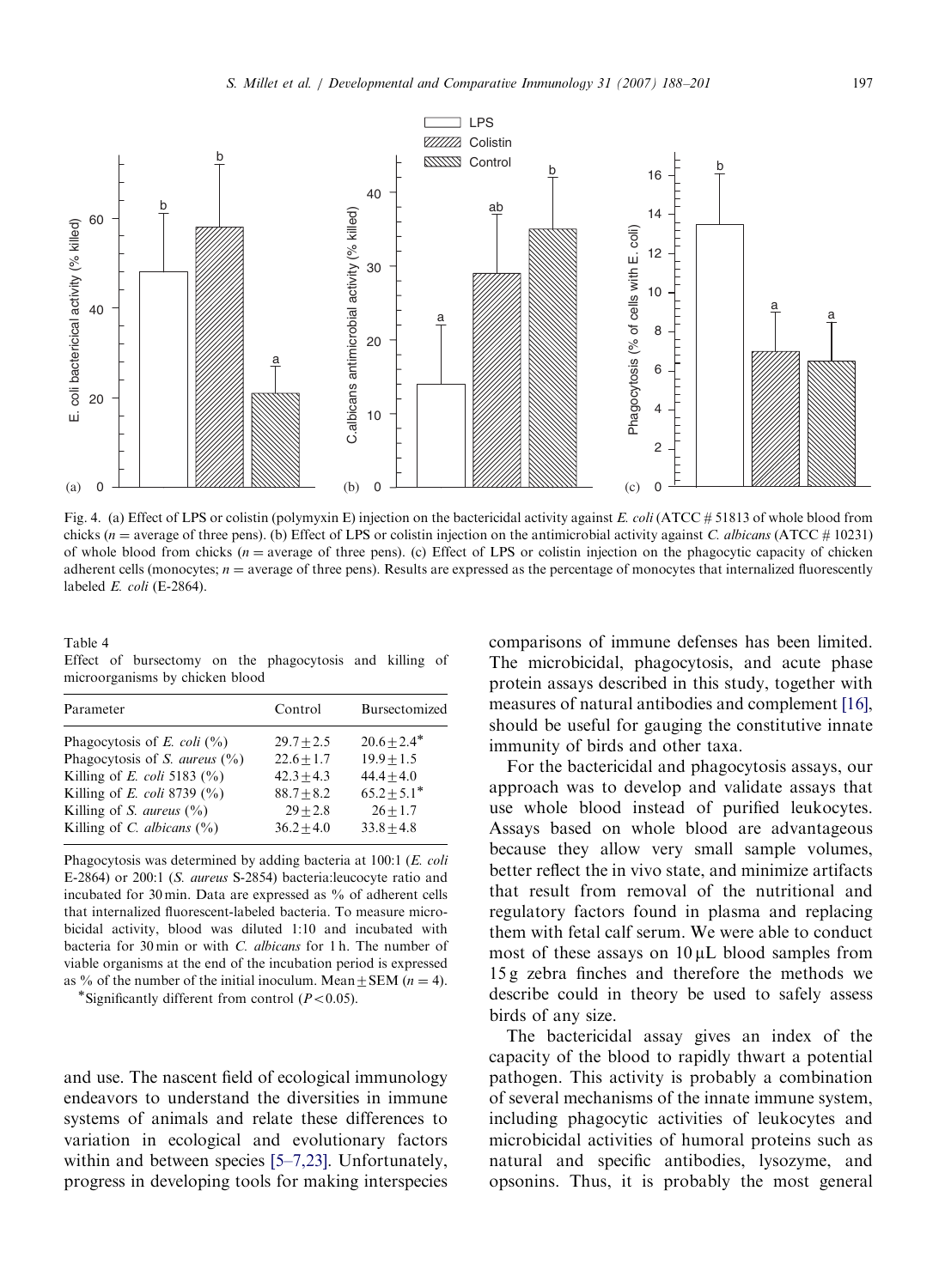and integrative in vitro measurement of the constituent elements of the innate immune system.

The strains used were chosen because they are not known to be pathogens for humans or animals and can be handled safely using biosafety level 1 protocols. Most of these strains are available from commercial suppliers in standardized pellets that make their use in a field lab possible. Furthermore, their genera are commonly abundant in nature and are commensal in vertebrates. Because animals will have coevolved with these or very similar strains, they likely have constitutive components of their immune systems that are effective in limiting their viability. We preferred the use of these test species in contrast to rarer or more pathogenic microorganisms because of the risk that some, but probably not all, birds would have been previously exposed and have specific immunity. The presence of specific antibodies would bias the results, add to the variability of the assay, and compromise the interpretation of the results. We found that the elimination of specific antibody by embryonic bursectomy reduced the ability of diluted blood to kill one out of the four microbes tested and it reduced phagocytosis of one of the two bacteria tested. This indicates that most of the chicks used in this study had specific antibody that participated in the killing or phagocytosis of some of the test strains. For applications of these assays to free living populations, the use of many test strains should minimize the confounding effect of specific antibody on the interpretation of the results. However, confirmation of the lack of specific antibody (e.g. by western blots) is the best way to clarify interpretation.

There were large differences in the ability of blood to kill different microbes. E. coli 8739 was most susceptible to killing while E. coli 5183, S. aureus, and C. albicans were least susceptible. We found that almost all of the bactericidal activity of blood against E. coli 8739 resided in plasma and that cellular components contributed little. Conversely, the cellular components were required for effective killing of the other strains (data not shown). Thus, assays using each test strain are likely probing different components of the immune system and multiple strains will likely be needed to provide a general index of microbicidal capacity. We found that the ability of the five Panamanian species to kill *E. coli* was correlated ( $r^2 = 0.67$ ) with their ability to kill S. aureus and we are currently examining such correlations in a much greater

number of species using a greater diversity of microbes. Given that the correlation between the killing of two types of bacteria is only modest, the use of several test strains is more likely to provide a robust evaluation.

Interspecies differences in microbicidal activity can be further probed by examining the ability of blood phagocytes to internalize fluorescently labeled bacteria. The short incubation period used with our assay (30 min) followed by removal of non-adherent cells resulted in the enrichment of blood monocytes and the loss of the other major phagocytic cells, namely thrombocytes and heterophils. As with the microbicidal assay, phagocytic capacity could be determined on very small blood samples  $(10 \mu L)$  and retains the plasma components during the assay. Regardless of species, phagocytosis of S. aureus was lower than that of E. coli. In addition to the assay of adherent cells (macrophages), we found it possible to remove the non-adherent cells at the end of the incubation, fix them with 2% formaldehyde, and evaluate phagocytosis by granulocytes and thrombocytes. However, the amount of phagocytosis by non-adherent phagocytes was low and the high number of contaminating erythrocytes made evaluation very labor intensive.

The antimicrobial and phagocytic activities of blood were dependent on the time between collection of blood and its analysis. For reliable comparisons, either between or within species, it is important that the protocol is highly standardized. In the field, there is likely to be a lag time between the collection of samples and their delivery to a field lab. This lag should be kept less than 1 h and our data suggests that less than 30 min is ideal. Storing samples on ice markedly diminished the phagocytosis activity of the blood and samples should not be cooled prior to assay. Presumably this is because cooling decreases the metabolic activity and phagocytic capacity of phagocytes. The optimal length of incubation during the assay was considered to be that which results in 50% killing and was dependent on the strain.

There was a clear effect of capture and handling stress on bactericidal activity. Corticosterone is a primary, though not the only, mediator of stress influence on the immune system [\[24\].](#page-13-0) There was a good correlation between corticosterone levels in birds stressed for 30 min and their bactericidal activity. It is likely that the diminution in bacterial killing due to stress is partially due to effects on phagocytes [\(Fig. 3\)](#page-8-0). For blood sampled immediately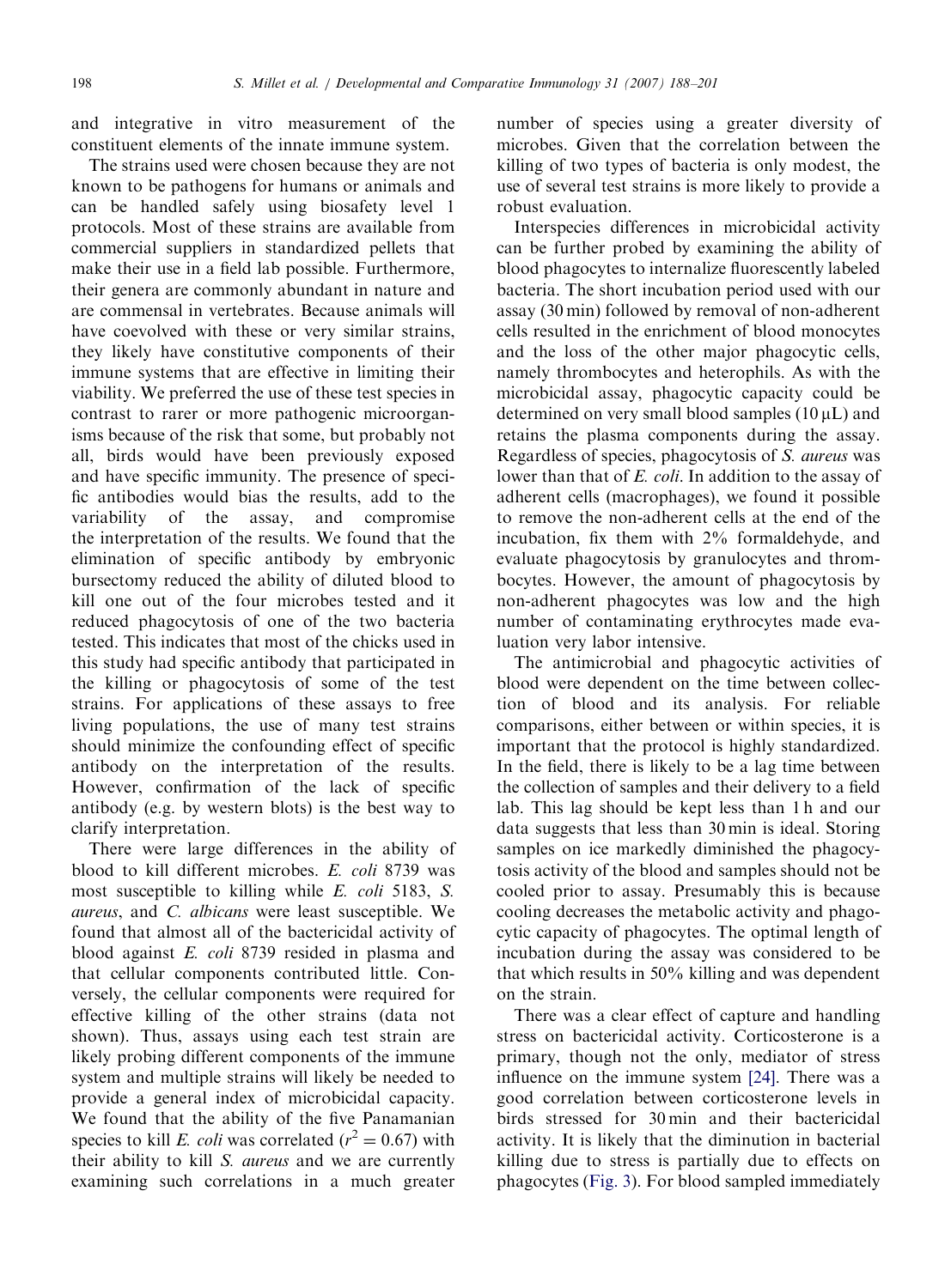after capture, a negative correlation between corticosterone levels and bactericidal activity was significant but was not robust ( $r^2 = 0.195$ ). Because birds were bled in less than 3 min after they contacted the nets, the variation in initial corticosteroid levels is likely to be due to time of year, sex, or stresses experienced in the wild and not due to capture stress [\[17,25\].](#page-13-0)

The microbicidal and phagocytosis assays were developed using parameters (time, dilution, etc.) that are appropriate for chickens. We confirmed these parameters in cockatiels (data not shown), but not in other species. When used for interspecific comparisons, these parameters should be useful as a first screen for species differences. Once important species differences are found, investigators should confirm that the differences are not an artifact of species-dependent assay parameters such as dilution, incubation time, or incubation temperature.

Colistin, also called polymyxin E, consists of polypeptides with bactericidal activity against Gram-negative bacteria [\[26–28\],](#page-13-0) so it was used to test our ability to measure an increase in blood bactericidal activity. In this experiment, colistin increased E. coli killing but was not completely bactericidal. Although an intravenous dose of colistin in chickens gives a peak concentration after 1 h that is effective in vivo [\[29\]](#page-13-0), it is likely that the 10-fold dilution of plasma with antibiotic-free media resulted in a suboptimal concentration of colistin in our experiment. Nevertheless, colistin was useful as a positive control for validating that an increase in bactericidal activity of blood could be measured.

LPS induced an acute phase response as indicated by elevated levels of MBP, lysozyme, and haptoglobin. An acute phase response elicited by LPS increased the bactericidal activity of the blood to a similar extent as colistin. LPS from the cell wall of Gram-negative bacteria triggers an innate immune response by inducing the production of pro-inflammatory cytokines that stimulate acute phase protein production [\[30–32\]](#page-13-0). Several of the acute phase proteins opsonize bacteria and enhance phagocytosis. We observed enhanced phagocytosis of  $E$ . *coli* 16h after LPS and this likely contributed to the observed increase in bactericidal activity.

We were surprised that C. albicans killing was impaired during the acute phase response because the acute phase protein serum amyloid A enhances

anti-Candida activity of phagocytes [\[33\]](#page-13-0) and impairment of phagocytosis is a pathogenic mechanism in fungal infections [\[34\].](#page-13-0) However, Kitz et al. [\[35\]](#page-13-0) showed that rabbit MBP inhibited phagocytosis of C. albicans by murine macrophages and MBP was elevated in our chickens.

Our assays for acute phase proteins should be useful for interspecies comparisons because they measure bioactivities of the proteins and do not rely on species-specific reagents. Lysozyme, discovered by Fleming [\[36\]](#page-13-0) in the first part of the 20th century, exerts antibacterial properties by hydrolyzing *b*-1,4 linkages between N-acetylmuraminic acid and Nacetyl-D-glucosamine residues in the peptidoglycan of bacterial cell walls [\[37\]](#page-13-0). The lysozyme assay evaluates this activity by measuring the lyses of M. lysodeikticus. We modified the method of Osserman and Lawlor [\[20\]](#page-13-0) to accommodate very small samples and for the use of a microplate reader to measure the bacteria lysis in agar. MBP is a serum collectin that opsonizes a wide variety of microorganisms and activates complement. The MBP assay takes advantage of the lectin activities of this protein. MBP was elevated following LPS injection. MBP has been shown to be increased during viral infections in chickens [\[38,39\]](#page-13-0). Like the assay for lysozyme, the assay for MBP is possible on plasma sample as small as  $10 \mu L$ ; however, the MBP assay is more variable and more time consuming than the lysozyme and haptoglobin assays. Additionally, it is possible that at least some of the mannan-binding activity that is being detected is due to anti-mannan antibodies. Thus, this assay is likely to be appropriate for examining changes in MBP following an acute phase response, but the absence of anti-MPB antibodies should be confirmed when measuring constitutive levels of MBP. The assay for haptoglobin measures heme-binding activity in the plasma and, as such, likely measures PIT54 in chickens [\[40\]](#page-13-0). Lysozyme, MBP, and haptoglobin were constitutively present in the plasma of healthy chicks and their measurement in wild birds might be used as an index of their current level of infection or, if healthy, their investment in constitutive innate immunity.

The tests described here cover several aspects of the constitutive innate immune system. While the bactericidal assay is a general measure of constitutive innate immunity, the phagocytosis assay focuses on an important component of cellular innate immunity and acute phase proteins are an index of the humoral component of the innate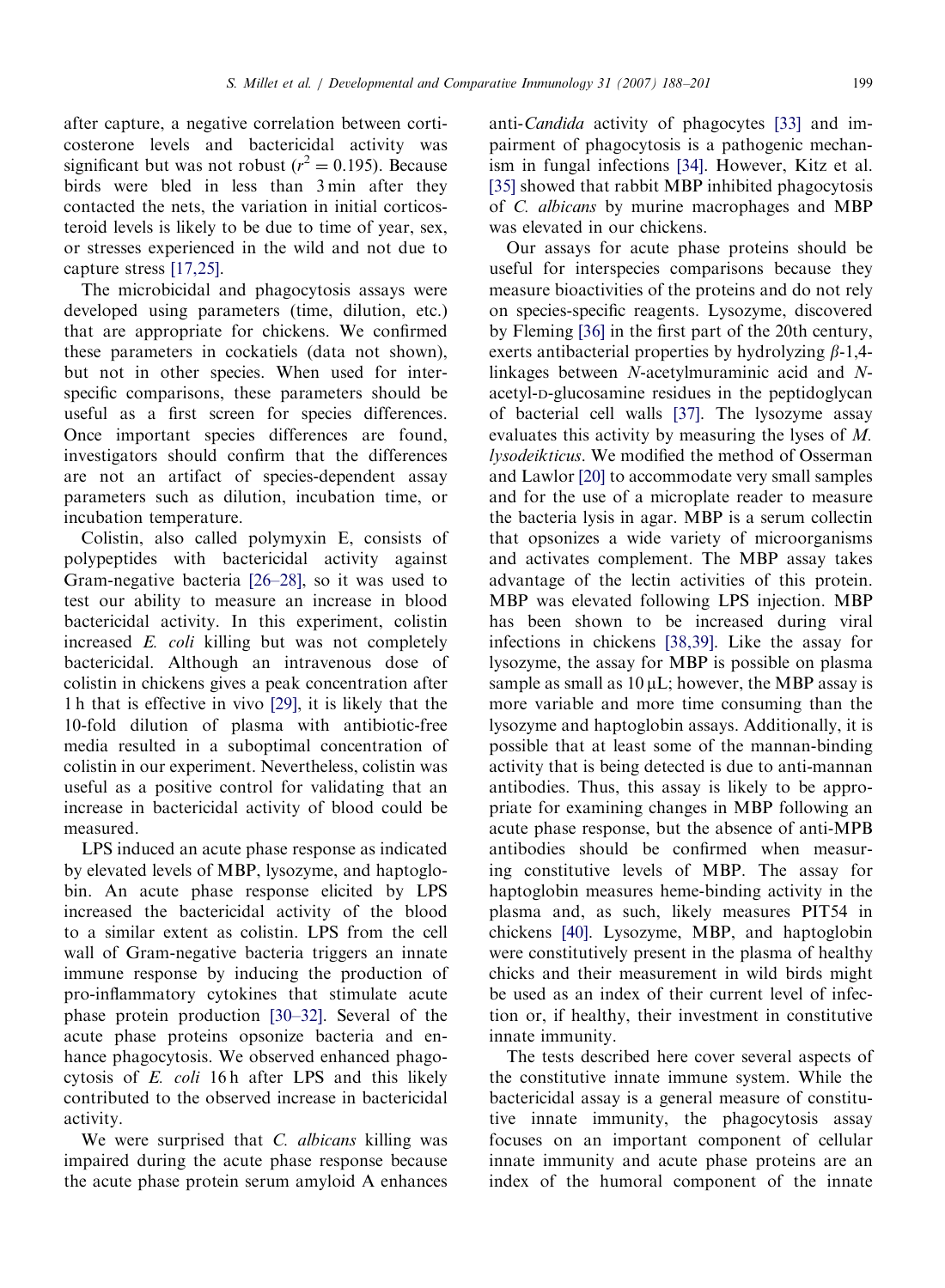<span id="page-12-0"></span>immune system. Matson et al. [16] reported speciesnon-specific assays that measure natural antibody and complement-like activities in small plasma samples. Together, the combination of these assays should provide insight in the constitutive immunity of wild birds. However, an accurate assessment of the immune system will require measuring both constitutive and inducible immune defenses.

Measurement of acute phase proteins following an LPS injection may be used to evaluate induced innate immunity. Injecting birds with LPS increased bactericidal activity, phagocytosis, and acute phase protein concentrations. Responses to LPS and other PAMPs are evolutionarily conserved across vertebrates and invertebrates and are fundamental to the response to most infectious challenges [3]. Three defenses against pathogens are greatly enhanced by PAMPs [\[41\]](#page-13-0): (1) opsonization of bacteria and viruses for phagocytosis or activation of the lectin pathways of complement, (2) uptake of pathogens by phagocytes and dendritic cells, and (3) triggering of signaling pathways that result in the induction of transcription of immune response genes for antimicrobial peptides and inflammatory cytokines. Our assays allow the evaluation of each of these defenses. However, as mentioned above, investigators should be careful in drawing conclusions from experiments that include the holding of wild birds in captivity because of the confounding effects of stress.

### 5. Conclusions

Assays were optimized to measure constitutive innate immunity on small blood volumes using species-non-specific reagents. These tests will be a useful tool to evaluate innate immunity in a wide variety of species. The observed variability in measures of innate immunity between free-living species from the same habitat suggests that it could be a useful tool to understand the ecological and evolutionary divergence in immune strategies that might underlie the diversification of life-history strategies [\[23\]](#page-13-0). The more difficult task of evaluating adaptive immunity mediated by lymphocytes will need to be solved before a complete index of the immune defenses of free-living animals can be made.

#### Acknowledgments

We would like to thank Roseline Holt, Arash Naziripour, and Ramesh Selveraj for advice and assistance in developing and conducting assays. We would like to thank Monica Pless for help in the field and for conducting the corticosterone assays. The logistical support of the Smithsonian Tropical Research Institute and the financial support of National Science Foundation (IBN-0212587) are greatly appreciated.

#### References

- [1] Adamo SA. How should behavioural ecologists interpret measurements of immunity? Behav Ecol 2004;68:1443–9.
- [2] Rolff J, Siva-Jothy MT. Invertebrate ecological immunology. Science 2003;301:472–5.
- [3] Martinelli C, Reichhart JM. Evolution and integration of innate immune systems from fruit flies to man: lessons and questions. J Endotoxin Res 2005;11:243–8.
- [4] Long KZ, Nanthakumar N. Energetic and nutritional regulation of the adaptive immune response and trade-offs in ecological immunology. Am J Hum Biol 2004;16:499–507.
- [5] Norris K, Evans MR. Ecological immunology: life history trade-offs and immune defense in birds. Behav Ecol 2000;11:19–26.
- [6] Lee KA, Klasing KC. A role for immunology in invasion biology. Trends Ecol Evol 2004;19:523–9.
- [7] Verhulst S, Riedstra B, Wiersma P. Brood size and immunity costs in zebra finches Taeniopygia guttata. J Avian Biol 2005;36:22–30.
- [8] Klasing KC. Avian leukocytic cytokines. Poul Sci 1991;73: 1035–43.
- [9] Horstmann RD, Pangburn MK, Muller-Eberhard HJ. Species specificity of recognition by the alternative pathway of complement. J Immunol 1985;134:1101–4.
- [10] Johnston SC, Dustin ML, Hibbs ML, Springer TA. On the species specificity of the interaction of LFA-1 with intercellular adhesion molecules. J Immunol 1990;145: 1181–7.
- [11] Buchegger F, Trowbridge IS, Liu L-FS, White S, Collawn JF. Functional analysis of human/chicken transferrin receptor chimeras indicates that the carboxy-terminal region is important for ligand binding. EurJ of Biochemi 1996;235: 9–17.
- [12] Sorokin LM, Morgan EH. Species specificity of transferrin binding, endocytosis and iron internalization by cultured chick myogenic cells. J Comp Physiol [B] 1988;158:559–66.
- [13] Puri N, Raval A, Saxena RK. Species specificity of a novel factor which augments the expression of MHC class I antigens on tumor cell lines. Exp and Mol Med 1997;29: 129–32.
- [14] Korte SM, Koolhaas JM, Wingfield JC, McEwen BS. The Darwinian concept of stress: benefits of allostasis and costs of allostatic load and the trade-offs in health and disease. Neurosci and Biobehav Rev 2005;29:3–38.
- [15] Klasing KC. The costs of immunity. Acta Zool Sin 2004;50: 961–9.
- [16] Matson KD, Ricklefs RE, Klasing KC. A hemolysishemagglutination assay for characterizing constitutive innate humoral immunity in wild and domestic birds. Dev Comp Immunol 2005;29:275–86.